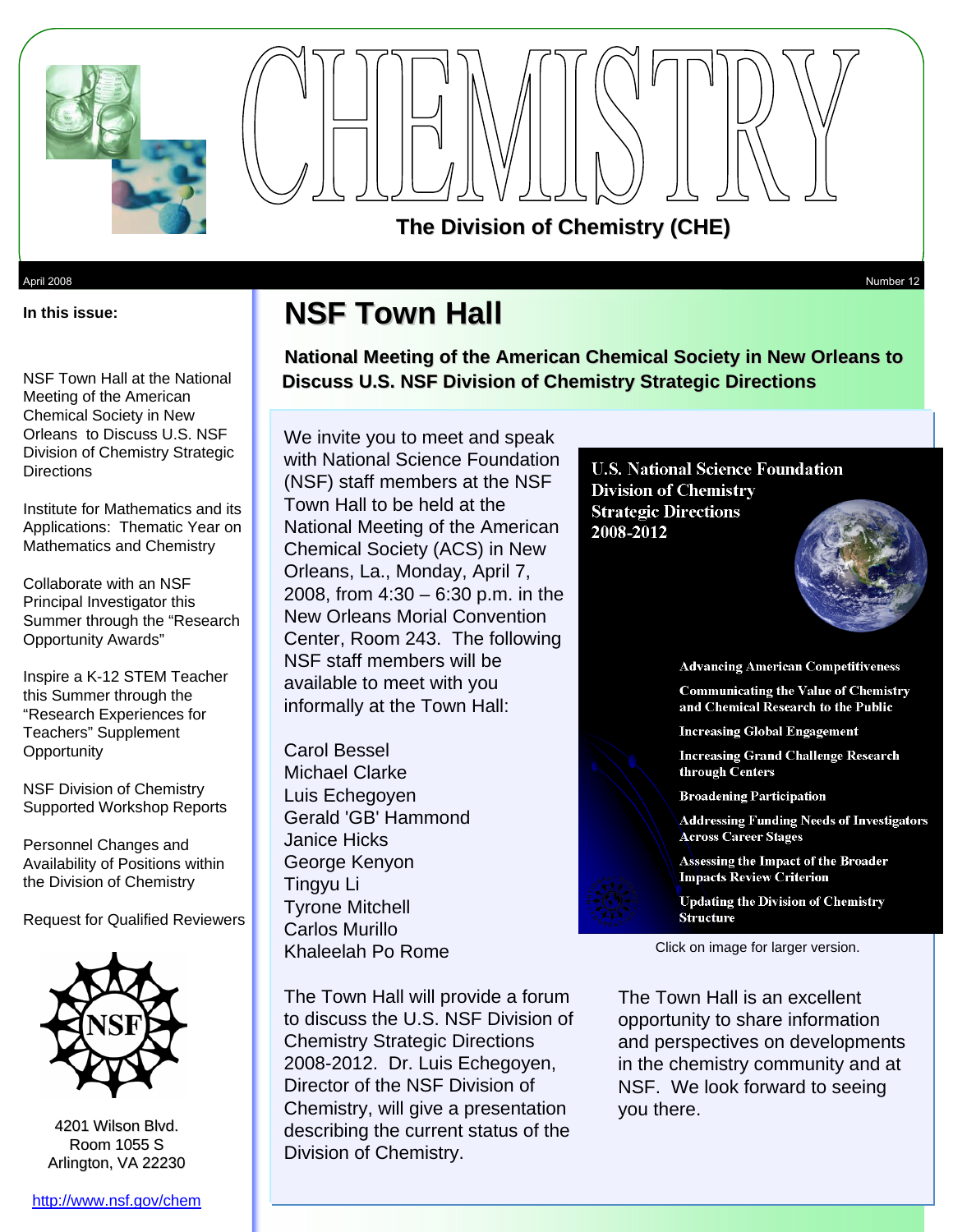### **Institute for Mathematics and its Applications: Thematic Year on Mathematics and Chemistry**



development of both new theory and new algorithms. Computational chemistry has reached a stage of development where many chemical properties of both simple and complex systems may now be computed more accurately, more economically, or more speedily than they can be measured. Further advances in accuracy and practicality will depend on the Mathematical techniques will play an important role in both of these areas.

 Applications (IMA) annual thematic program in 2008- an internationally-recognized research center based Given that further progress in computational chemistry will require stronger ties between chemistry and mathematics, and that the time is ripe for the chemistry and mathematics communities to collaborate in this endeavor, the Institute for Mathematics and its 2009 will be on mathematics and chemistry. The IMA is within the University of Minnesota's Institute of Technology.

 dynamics, and statistical mechanics, including both the mathematical underpinnings of modern molecular the-art applications. Application areas will include The 2008-2009 IMA Thematic Year on Mathematics and Chemistry will run from September through June and will involve on the order of 1,000 participants including long-, medium-, and short-term visitors, coming from academia, industry, and government. The thematic year will include a number of workshops, tutorials, panel discussions, public lectures, etc., separated by periods for less structured interaction and research. The program will focus on issues in electronic structure, modeling and simulation and practical issues in state-oforganic and inorganic chemistry, biochemistry, solidstate chemistry, nanochemistry, advanced materials, photochemistry, catalysis, and environmental chemistry.

 The University of Minnesota organizing committee members are Donald G. Truhlar, Chemistry Regents Professor, and Yousef Saad, Professor of Computer Directions Research Professorships (nine months), and Professor and Institute of Technology Distinguished Science and Engineering. Applications are invited for General Memberships (one to nine months), New for invitations to individual workshops. Information and application forms are available at [http://www.ima.umn.edu/docs/membership.html.](http://www.ima.umn.edu/docs/membership.html)  Complete program information is available at [http://www.ima.umn.edu/2008-2009/.](http://www.ima.umn.edu/2008-2009/) 

### **Collaborate with an NSF Principal Investigator this Summer through the "Research Opportunity Research Opportunity Awards"**

 institutions to pursue research as visiting scientists is usually funded as a supplement to the NSF grant awarded or by inclusion in the original proposal to Research Opportunity Awards enable faculty members at predominantly undergraduate with NSF-supported investigators at other institutions. A Research Opportunity Award (ROA) of the host researcher, and the application is submitted by an ROA host institution. However, an ROA may be covered by rebudgeting funds already NSF by either the host or visiting researcher.

 requests at any time throughout the year. A investigator (PI). Most frequently, ROA activities are The Division of Chemistry accepts ROA supplement decision can usually be reached in 3-6 months. An ROA is intended to increase the visitor's research capability and effectiveness, to improve research and teaching at his or her home institution, and to enhance NSF-funded research of the host principal summer experiences, but partial support of sabbaticals is sometimes provided.

 item acceptable for inclusion under a regular grant budget. However, most NSF programs limit support to moderate amounts, frequently including only the for the visitor, travel costs, and essential supplies). Except for major instrumentation or equipment, any proposal may in principle be included in an ROA costs of participation (e.g., salary and fringe benefits Duration of support generally ranges from 2 to 12 months.

 duration of the ROA visit, the nature of the visitor's matters to be negotiated between the host institution, The prospective visiting ROA researcher and the NSF-supported PI at the host institution should work together to develop a research plan and budget. The nature of the research responsibility, the appointment, the rate of pay, and other arrangements with respect to employment, are the PI, the prospective visiting scientist, and his/her home institution, as the proposal is developed.

The ROA program is described in the "Research in Undergraduate Institutions" Program Announcement NSF-00-144, at

http://www.nsf.gov/publications/pub\_summ.jsp?ods key=nsf00144.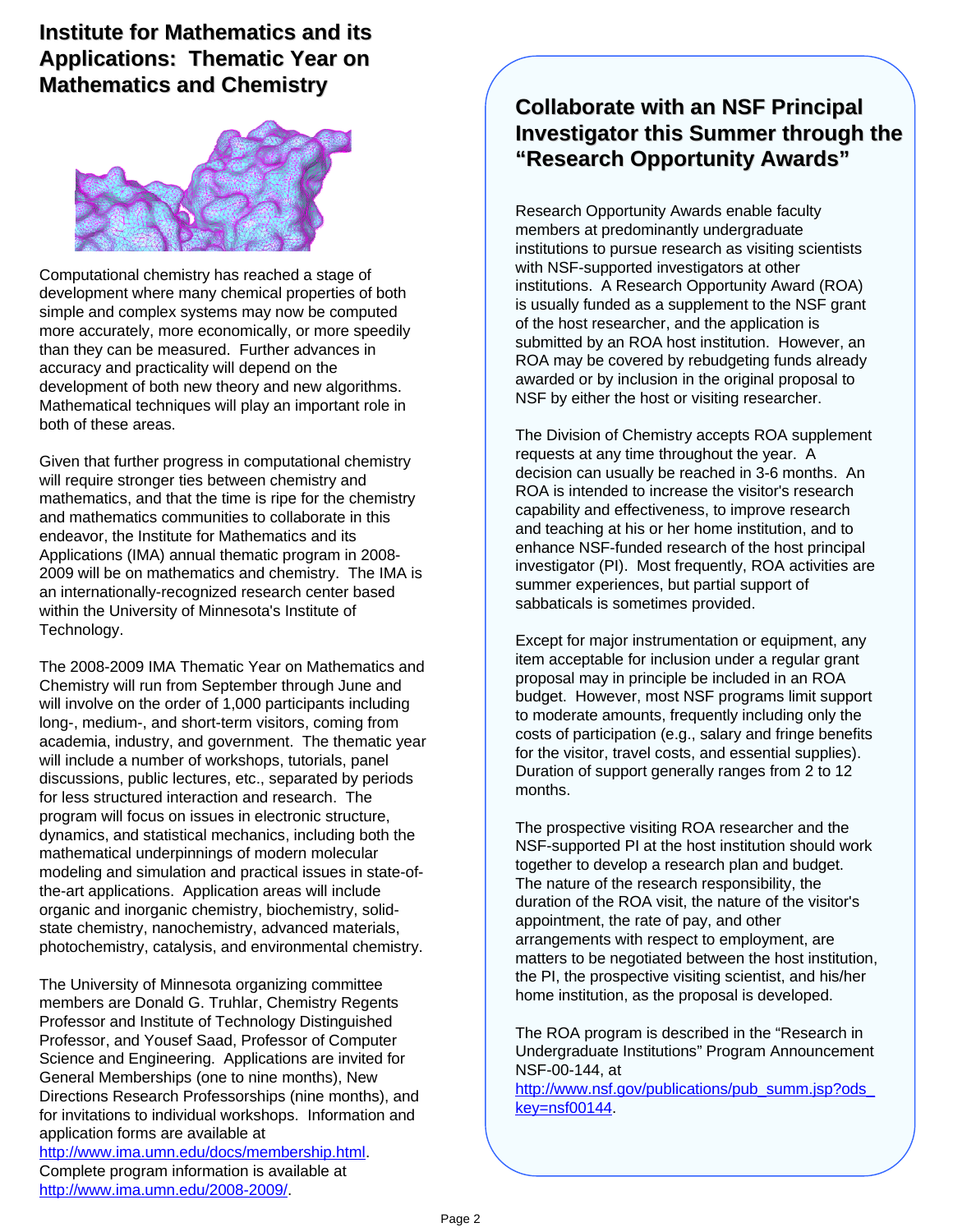#### **Inspire a K-12 STEM Teacher this Summer through the "Research Experiences for Teachers" Supplement Opportunity**

 grants. RET supplement requests may be submitted at for supplemental RET support to an existing REU Through the "Research Experiences for Teachers" (RET) program, NSF encourages research experiences for K-12 teachers of science, technology, engineering, and mathematics. The Division of Chemistry supports RET through supplemental funding of "Research Experiences for Undergraduates" (REU) any time throughout the year. However, arrangements award should be discussed with the cognizant disciplinary program officer and tentative approval obtained prior to submission of the request.

 Program Solicitation, NSF 07-569, at The RET program is described in the "Research Experiences for Undergraduates" http://www.nsf.gov/publications/pub\_summ.jsp?ods\_ke y=nsf07569.

#### **NSF Division of Chemistry Supported Workshop Reports Reports**

Building Electronic Function into Nanoscale Molecular Architectures, June 2007, [http://wtec.org/MolecularElectronics/.](http://wtec.org/MolecularElectronics/) 

 Division of Chemistry funding, the workshop also received National Science Foundation-Intelligence Community Power Sources Workshop, April 2007, [http://coewww.rutgers.edu/www5/nsfic/NSF\\_IC\\_MicroPow](http://coewww.rutgers.edu/www5/nsfic/NSF_IC_MicroPower_Final.pdf)  er\_Final.pdf. In addition to Intelligence Community and co-funding from the NSF Directorate for Mathematical and Physical Sciences Divisions of Materials Research, Mathematical Sciences, Physics, and the Office of Multidisciplinary Activities as well as the Directorate for Engineering Division of Chemical, Bioengineering, Environmental and Transport Systems Division.

 Innovation and Competitiveness through Investments in Sustaining America's Competitive Edge: Enhancing Fundamental Research, December 2006, [http://enhancinginnovation.wustl.edu/.](http://enhancinginnovation.wustl.edu/)

 Workshop on Excellence Empowered by a Diverse Academic Workforce: Achieving Racial and Ethnic Equity in Chemistry, September 2007, [http://chemchairs.uoregon.edu/.](http://chemchairs.uoregon.edu/)

## **Personnel Changes and Availability of Positions within the Division of Chemistry**

Marsha was a Task Leader for the National Institutes of familiar with the chemistry community and have University of Michigan working as a rotator in the interested in serving as a rotator, please see The Division welcomes Marsha Hawkins and Erica chemistry subfields, and at least six years of successful Pendleton as Program Assistants. Prior to joining NSF, independent research activity. Applicants should be Health, Center for Scientific Review, Division of Health and ministrative experience. Other important attributes are Population Integrated Review Group, and Erica worked at strong verbal and written communication skills, the Social Security Administration in the Office of organizational skills, facility in using technology tools, and Acquisition and Grants. Bob Kuczkowski from the the the ability to work effectively on a team. If you are Chemistry Instrumentation Program, is also welcomed by http://www.nsf.gov/pubs/2006/nsf06056/nsf06056.jsp. the Division.

The Division would like to thank Wade Sisk for his service and contributions as a rotator in the Chemistry to the Division of Chemistry's work at NSF. Rotators can Instrumentation Program. Wade will begin employment at to the Department of Energy in Germantown, Md. of technology to enable rotators to stay in touch with co-

A complete listing of current staff is available at typically held for one or two years, but other arrangements [http://www.nsf.gov/staff/staff\\_list.jsp?org=CHE&from\\_org=](http://www.nsf.gov/staff/staff_list.jsp?org=CHE&from_org=) are possible. Rotators not only serve the community and<br>CHE. chape chemistry, but they also have excellent

The Division of Chemistry asks you to consider serving as and to help us identify other individuals who might serve in this capacity. Rotators (Program Officers) are responsible support research, education, and human resource **Division Director**, Luis Echegoyen, at sciences, extensive knowledge of one or more that reflects the diversity of our nation. a Program Officer should your circumstances permit it, their laboratories. for planning, coordinating, and managing programs that email describing their interest and CV to the Chemistry development in the chemical sciences. Applicants should [echegoyen@nsf.gov.](mailto:echegoyen@nsf.gov) NSF is an equal opportunity have a Ph.D. or equivalent training in the chemical employer committed to employing a highly qualified staff

 A little more than half of the Chemistry Division's 19 maintain their research programs while working at the Brookhaven National Laboratory with a detail appointment Foundation. NSF provides time, travel resources, and use The Division of Chemistry asks you to consider serving as establishment of new research directions upon returning to Program Officers are rotators, and they bring fresh insights workers at their home institutions. Rotator positions are help to shape chemistry, but they also have excellent opportunities for professional development and

Applicants interested in rotational positions should send an